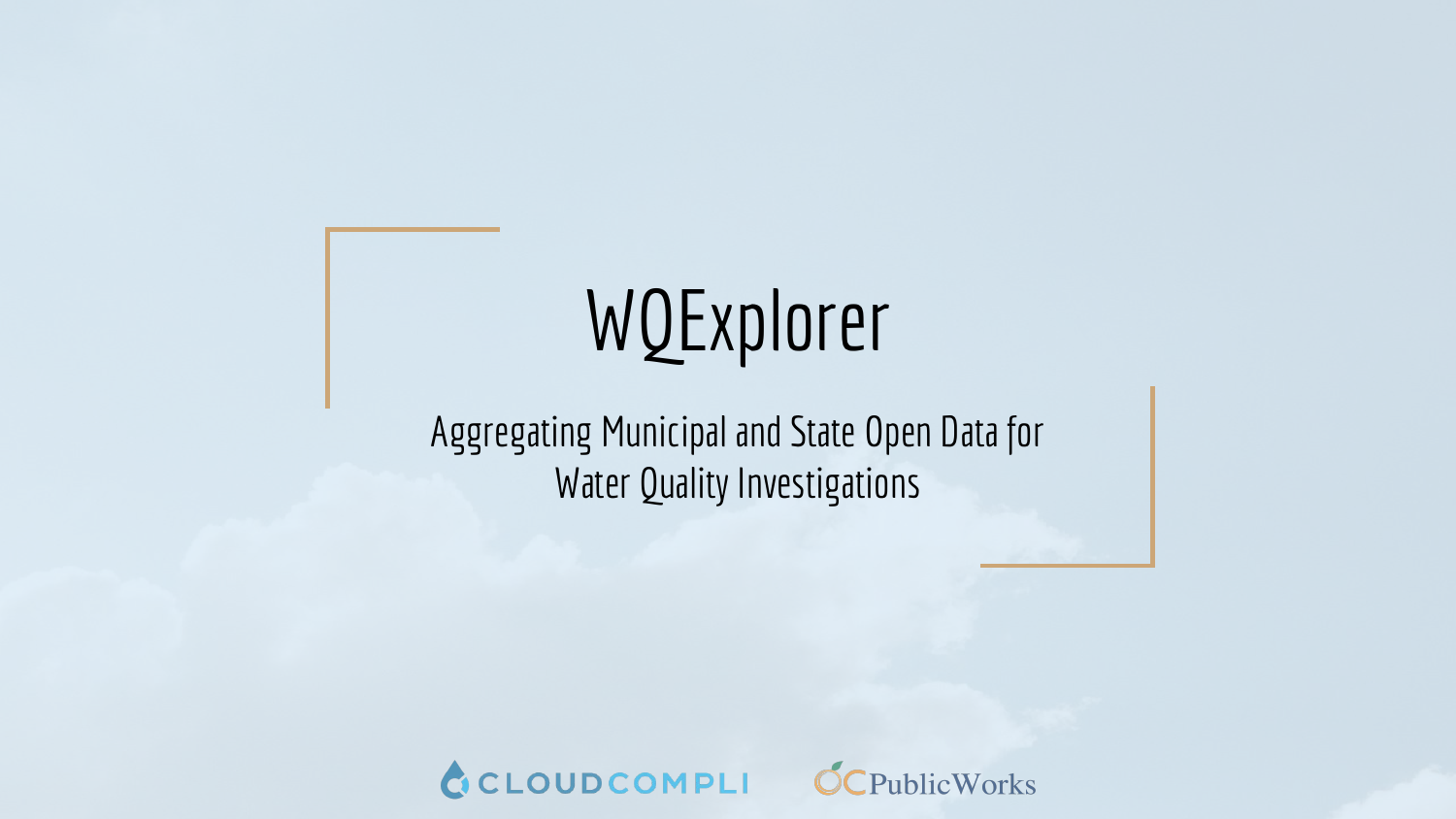# Background

Question-Driven Water Quality Monitoring and Assessment Approach

- 1. Is there a problem?
- 2. If so, what is its magnitude and extent?
- 3. What are the sources of the problem?
- 4. Are the conditions getting better or worse?
- 5. Are management actions working as intended?

CCLOUDCOMPLI

Public/Private Open Data Collaboration

- Orange County Public Works (OCPW)
- CloudCompli, Inc.



 $\text{hlicW}$ orke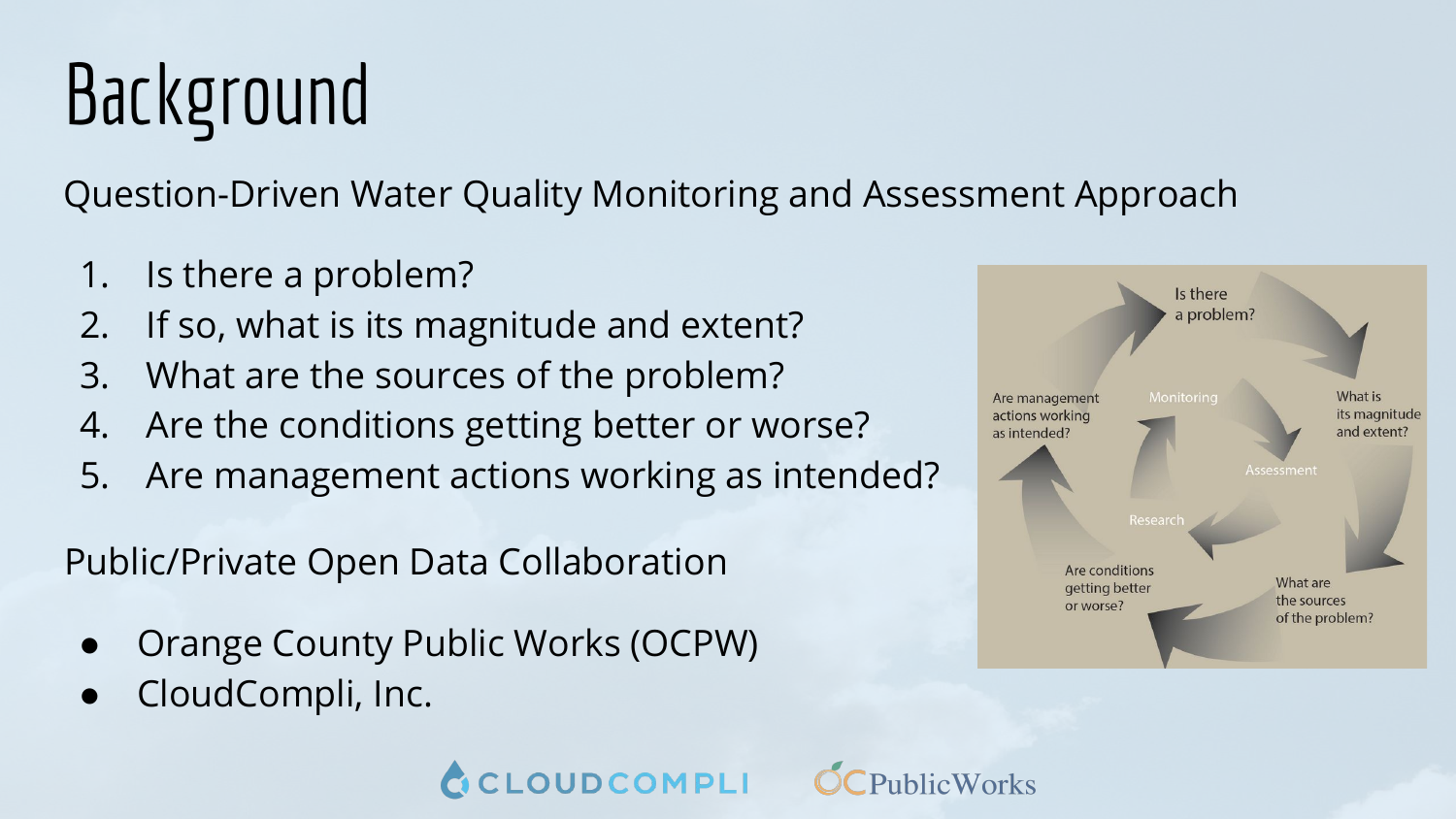## Approach Issue Identification & Source Investigation

- Data sources
	- SMARTS Stormwater Violations via CA GreenGov API
	- SMARTS Industrial Raw Parameter Results via Data Extract
	- OCPW Municipal Stormwater Monitoring Data via Data Extract
- **Process** 
	- Issue Identification & Prioritization (Monitoring and Asssessment Questions 1 and 2) *OCPW Mass Emissions & Estuary/Wetlands Monitoring Data*
	- Source Investigation (Monitoring and Assessment Question 3) *SMARTS Industrial Raw Parameter Results & Stormwater Violations*
- Open collaboration
	- Publicly available @ http://wqexplorer.cloudcompli.com
	- Open source @ http://github.com/cloudcompli/wqexplorer



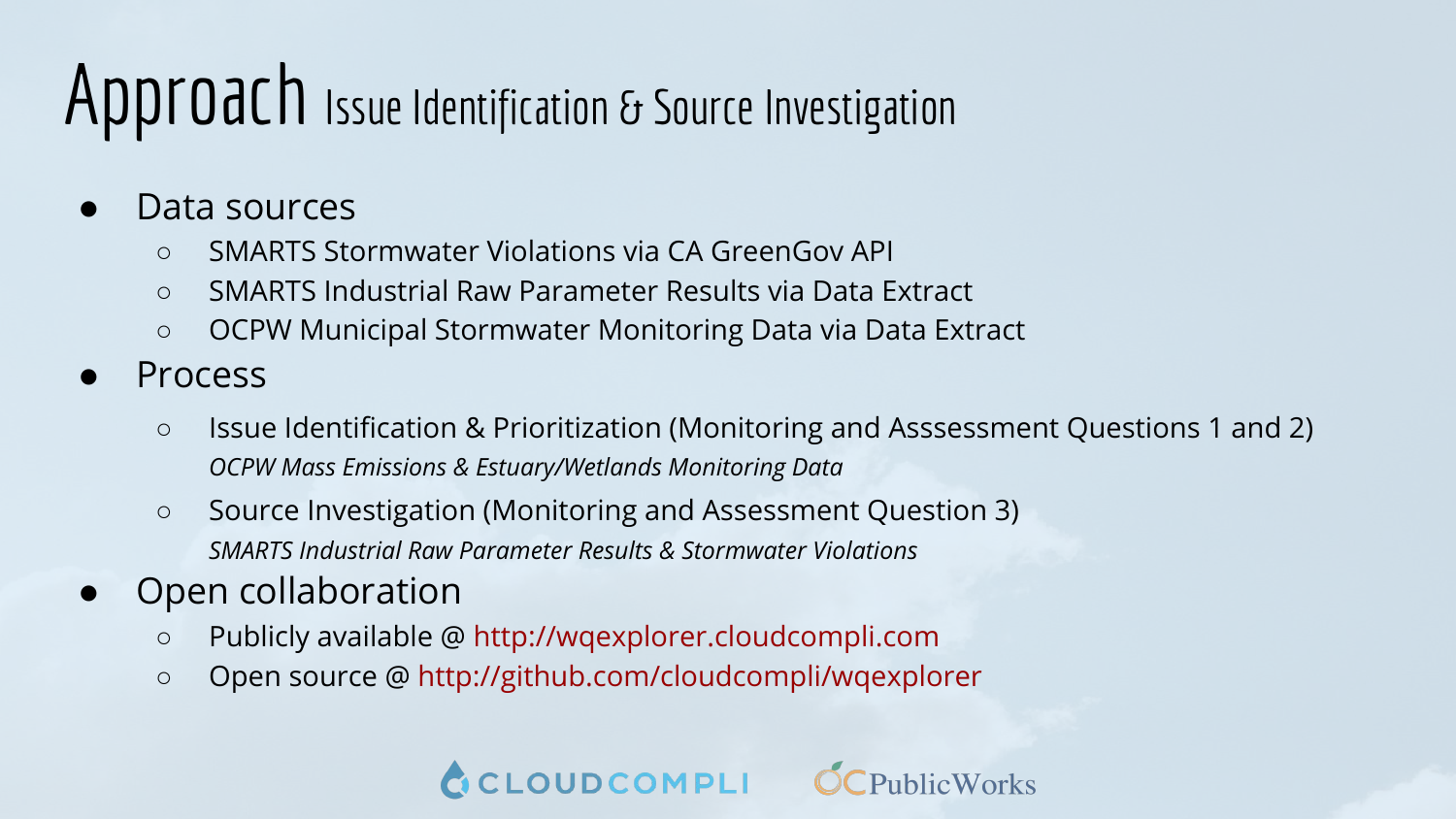## Results Exceedances, Deviations & Correlations



### **CTR Acute/Chronic Criterial and Industrial NAL Exceedances**



- Localized event
- Industrial facility 1.67 deviations out of norm and exceeding proposed Newport Bay Toxics TMDL-specific Industrial NALs



#### **CTR Acute/Chronic Criterial and Industrial Deviations from Norm**

- $\begin{array}{c|c} 2014 \overline{\smash{\big)}\ 2014 \overline{\smash{\big)}\ 2014 \overline{\smash{\big)}}}} \\ \hline \end{array}$ 54 1% 2.1 13% 0.2 82.12 0% 3.2 6% 0.67 30.1 2% 1.17 57% 0.2<br>315.78 0% 12.31 2% 0.24 99.93 0% 3.89 6% 8.5 36.83 23% 1.44 592% 0.42
- No facility exceeding proposed Toxics TMDL-specific Industrial NALS
- Industrial facility 2/24 deviations out of norm

### CCLOUDCOMPLI OCPublicWorks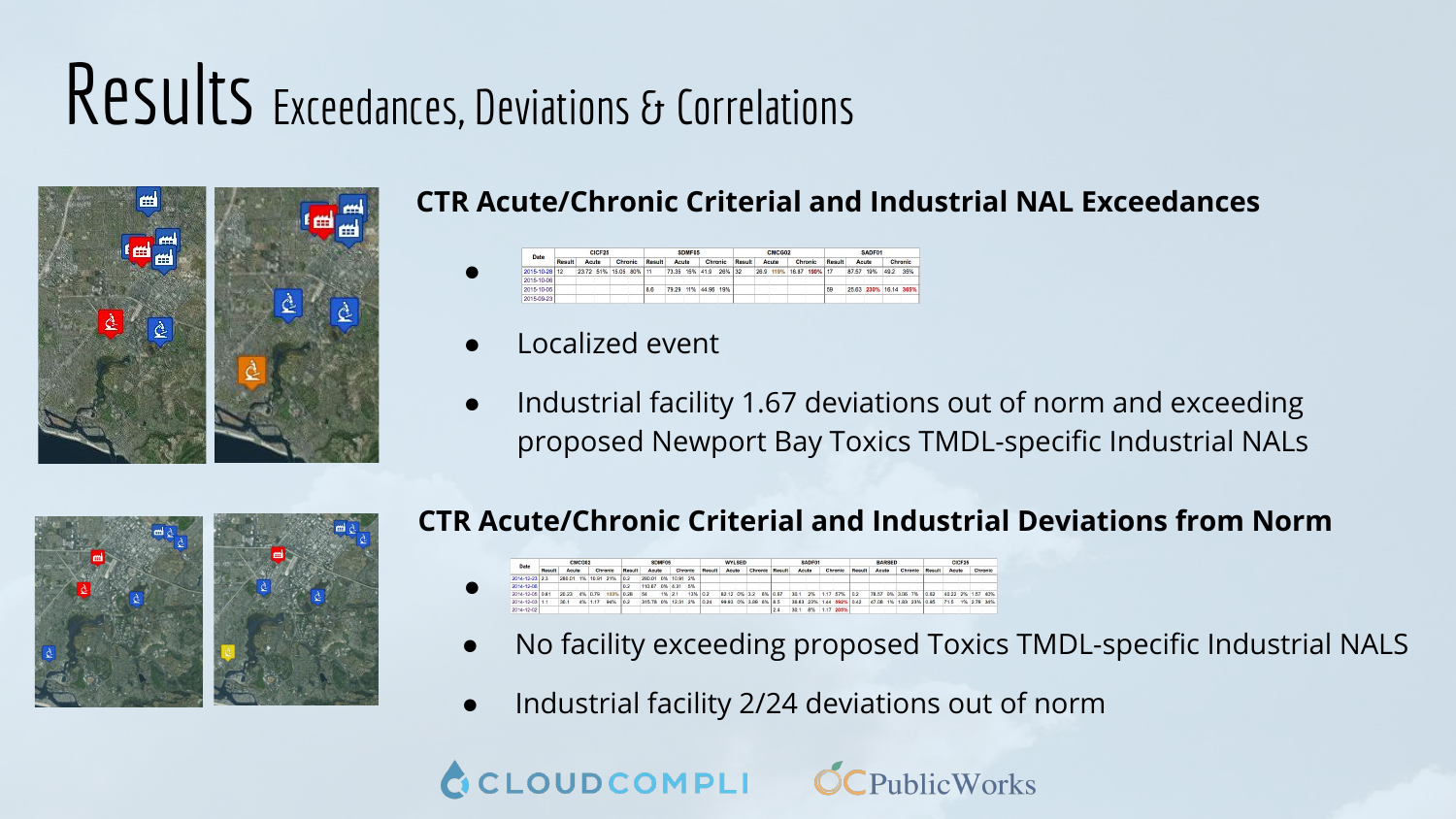## Results Aggregate Effects & Uncaptured Factors

### **Aggregate Effects (D. Cu)**

- Exceedances of acute CTR criteria at multiple mass emissions stations
- Smaller discharges may contribute to cumulative build up
- Three facilities outside historic mean if their pollution footprints were reduced, could result in a positive trend on the loading stations



#### **Uncaptured Factors**

- Non-stormwater contributions (geology, atmospheric deposition)
- Discharges from unregulated facilities
- Improved granularity & more data sets might enable isolating contributing factors

### OUDCOMPLI